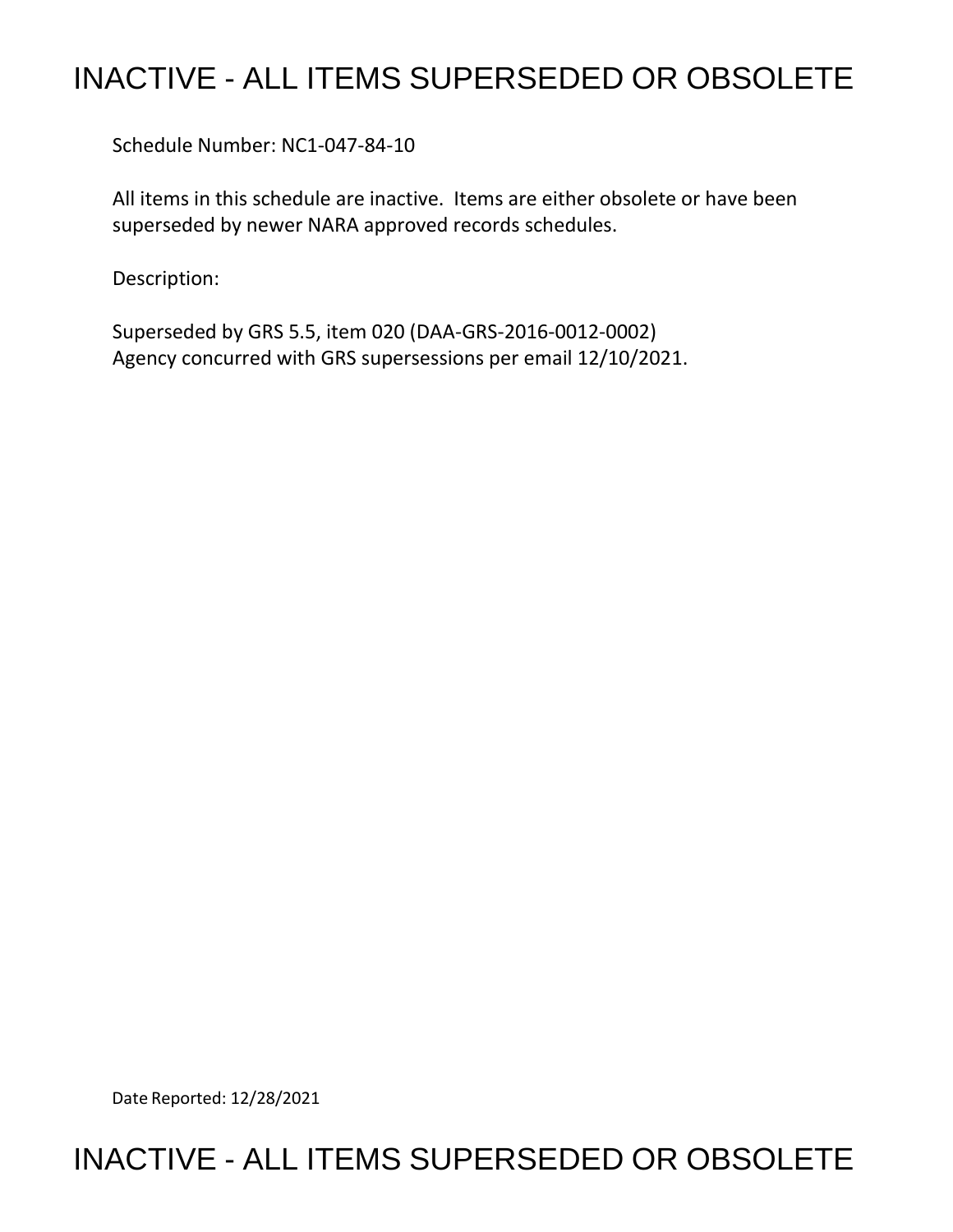|                             | REQUEST FOR RECORDS ESPOSITION AUTHORITY<br>(See Instructions on reverse)                                                   |                                                                                                                                                                                                                               | JOB NO        | LEAVE BLANK (                                                                                                                         |
|-----------------------------|-----------------------------------------------------------------------------------------------------------------------------|-------------------------------------------------------------------------------------------------------------------------------------------------------------------------------------------------------------------------------|---------------|---------------------------------------------------------------------------------------------------------------------------------------|
|                             | Originally signed 4/24/84 '                                                                                                 |                                                                                                                                                                                                                               |               |                                                                                                                                       |
|                             |                                                                                                                             |                                                                                                                                                                                                                               |               |                                                                                                                                       |
|                             | TO: GENERAL SERVICES ADMINISTRATION,                                                                                        |                                                                                                                                                                                                                               |               |                                                                                                                                       |
|                             | NATIONAL ARCHIVES AND RECORDS SERVICE, WASHINGTON, DC 20408.                                                                |                                                                                                                                                                                                                               | DATE RECEIVED |                                                                                                                                       |
|                             | 1. FROM (AGENCY OR ESTABLISHMENT)                                                                                           |                                                                                                                                                                                                                               |               |                                                                                                                                       |
| HHS.                        |                                                                                                                             |                                                                                                                                                                                                                               |               | NOTIFICATION TO AGENC                                                                                                                 |
| 2. MAJOR SUBDIVISION        |                                                                                                                             |                                                                                                                                                                                                                               |               | In accordance with the provisions of 44 U.S.C. 3303a the disposal re-                                                                 |
| SSA<br>3. MINOR SUBDIVISION |                                                                                                                             |                                                                                                                                                                                                                               |               | quest, including amendments, is approved except for items that may<br>be stamped "disposal not approved" or "withdrawn" in column 10. |
| OMBP                        |                                                                                                                             |                                                                                                                                                                                                                               |               |                                                                                                                                       |
|                             | 4. NAME OF PERSON WITH WHOM TO CONFER.                                                                                      | 5. TEL. EXT                                                                                                                                                                                                                   |               |                                                                                                                                       |
|                             |                                                                                                                             |                                                                                                                                                                                                                               |               |                                                                                                                                       |
|                             | $01yn:B.$ Thomas                                                                                                            | 594-5770<br>WA                                                                                                                                                                                                                |               |                                                                                                                                       |
|                             | 6. CERTIFICATE OF AGENCY REPRESENTATIVE:                                                                                    |                                                                                                                                                                                                                               |               |                                                                                                                                       |
|                             | I hereby certify that I am authorized to act for this agency in matters pertaining to the disposal of the agency's records; |                                                                                                                                                                                                                               |               |                                                                                                                                       |
|                             | that the records proposed for disposal in this Request of _______ page(s) are not now needed for the business of            |                                                                                                                                                                                                                               |               |                                                                                                                                       |
|                             | this agency or will not be needed after the retention periods specified.                                                    |                                                                                                                                                                                                                               |               |                                                                                                                                       |
|                             | A Request for immediate disposal.                                                                                           |                                                                                                                                                                                                                               |               |                                                                                                                                       |
|                             |                                                                                                                             |                                                                                                                                                                                                                               |               |                                                                                                                                       |
|                             | B Request for disposal after a specified period of time or request for permanent                                            |                                                                                                                                                                                                                               |               |                                                                                                                                       |
|                             | retention.                                                                                                                  |                                                                                                                                                                                                                               |               |                                                                                                                                       |
| C. DATE                     | D. SIGNATURE OF AGENCY REPRESENTATIVE                                                                                       | E. TITLE                                                                                                                                                                                                                      |               |                                                                                                                                       |
| Re-signed                   |                                                                                                                             |                                                                                                                                                                                                                               |               | Department Records Management Officer                                                                                                 |
| 9/13/84                     | Dr GeofgerE                                                                                                                 |                                                                                                                                                                                                                               |               |                                                                                                                                       |
| 7.                          |                                                                                                                             | <b>8. DESCRIPTION OF ITEM. 1. 1. 1. 1. 1.</b>                                                                                                                                                                                 |               | $+10.$                                                                                                                                |
| ITEM NO.                    |                                                                                                                             | (With Inclusive Dates or Retention Periods) And All Assets of the U.S. of the U.S. of the U.S. of the U.S. of the U.S. of the U.S. of the U.S. of the U.S. of the U.S. of the U.S. of the U.S. of the U.S. of the U.S. of the |               | SAMPLE OR<br>ACTION TAKEN<br>JOB NO.                                                                                                  |
|                             |                                                                                                                             |                                                                                                                                                                                                                               |               |                                                                                                                                       |
|                             | Express Mail Service Customer Receipts<br>$\overline{3}$ and $\overline{3}$ and $\overline{3}$<br>जि∝्र ∗क्ट                |                                                                                                                                                                                                                               |               |                                                                                                                                       |
|                             |                                                                                                                             |                                                                                                                                                                                                                               |               |                                                                                                                                       |
|                             | These are receipts for Express Mail services.                                                                               |                                                                                                                                                                                                                               | 'l he         |                                                                                                                                       |
|                             | ervices are provided by the U.S. Postal Service and paid                                                                    |                                                                                                                                                                                                                               |               |                                                                                                                                       |
|                             | or through the Simplified Intragovernmental Billing and                                                                     |                                                                                                                                                                                                                               |               |                                                                                                                                       |
|                             | ¢ollection (SIBAC) System. The receipts show the names and                                                                  |                                                                                                                                                                                                                               |               |                                                                                                                                       |
|                             | mailing addresses of the sender and the addressee; the                                                                      |                                                                                                                                                                                                                               |               |                                                                                                                                       |
|                             | tustomer number (if any); the post office of origin and                                                                     |                                                                                                                                                                                                                               |               |                                                                                                                                       |
|                             | the postal clerk's initials; return receipt service                                                                         |                                                                                                                                                                                                                               |               |                                                                                                                                       |
|                             | fequested (if any); the weight of the package; and the.                                                                     |                                                                                                                                                                                                                               |               |                                                                                                                                       |
|                             | postage and fees. NOTE: Receipts for Express Mail                                                                           |                                                                                                                                                                                                                               |               |                                                                                                                                       |
|                             | \$ervices paid for in cash are retained in accordance with                                                                  |                                                                                                                                                                                                                               |               |                                                                                                                                       |
|                             | dispositéon instructions for imprest funds reeords.                                                                         |                                                                                                                                                                                                                               |               |                                                                                                                                       |
|                             |                                                                                                                             |                                                                                                                                                                                                                               |               |                                                                                                                                       |
|                             | Disposition                                                                                                                 |                                                                                                                                                                                                                               |               |                                                                                                                                       |
|                             |                                                                                                                             |                                                                                                                                                                                                                               |               |                                                                                                                                       |
|                             | Destroy 6 years, 3 months after period covered by.                                                                          |                                                                                                                                                                                                                               |               |                                                                                                                                       |
|                             | account.                                                                                                                    |                                                                                                                                                                                                                               |               |                                                                                                                                       |
|                             |                                                                                                                             |                                                                                                                                                                                                                               |               |                                                                                                                                       |
|                             |                                                                                                                             |                                                                                                                                                                                                                               |               |                                                                                                                                       |
|                             |                                                                                                                             |                                                                                                                                                                                                                               |               |                                                                                                                                       |
|                             |                                                                                                                             |                                                                                                                                                                                                                               |               |                                                                                                                                       |
|                             |                                                                                                                             |                                                                                                                                                                                                                               |               |                                                                                                                                       |
|                             |                                                                                                                             |                                                                                                                                                                                                                               |               |                                                                                                                                       |
|                             |                                                                                                                             |                                                                                                                                                                                                                               |               |                                                                                                                                       |
| Todjeny                     |                                                                                                                             |                                                                                                                                                                                                                               |               | <b>STANDARD FORM 115</b><br>Revised April, 1975                                                                                       |

 $\hat{\mathbf{r}}$ 

 $\ddot{\phantom{0}}$ 

 $\ddot{\phantom{1}}$  $e^{\tilde{\varphi}}$  $\mathcal{A} \in \mathcal{A} \times \mathcal{R}$  .